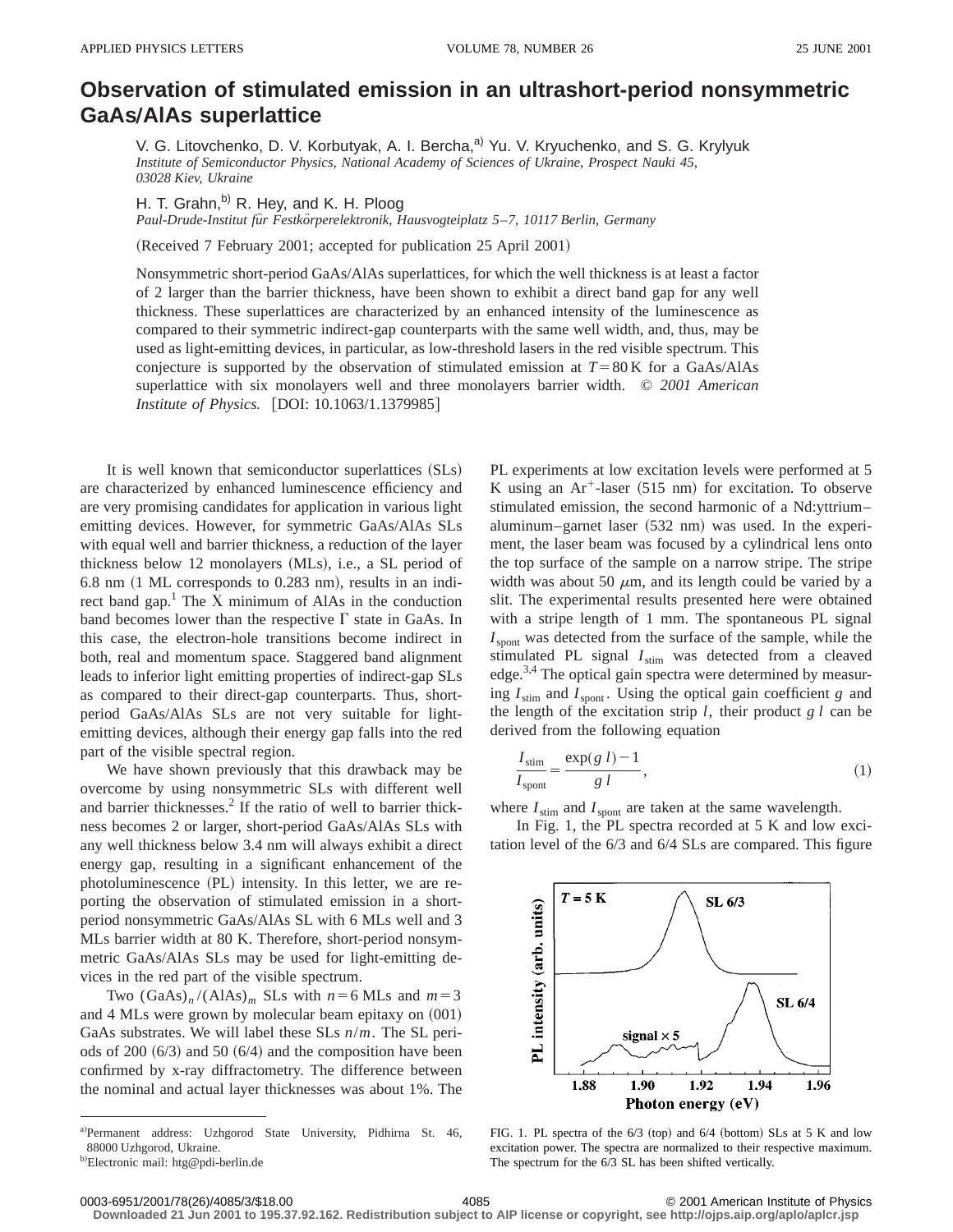

FIG. 2. (a) PL spectra of the 6/3 SL at 80 K for different optical pumping powers  $P_{ex}$  as indicated. (b) Dependence of the PL intensity on the optical pumping power  $P_{ex}$ . The dots are the experimental data, the solid lines are least square fits to the data points.

clearly demonstrates the difference in the type of energy gap of the two samples, which is caused by the different barrier width. The PL spectrum of the 6/4 SL is typical for quasidirect SLs and consists of an intense zero-phonon line due to recombination of the  $X_z - \Gamma$  excitons and two phonon satellites on the low-energy side of the zero-phonon line. However, only one PL line is observed for the 6/3 SL. This difference demonstrates that this sample exhibits a direct energy gap, in which photoexcited electrons and holes are confined within the GaAs layers. Therefore, recombination occurs via the respective  $\Gamma$  levels in the conduction and valence bands.

In Fig. 2(a), PL spectra of the  $6/3$  SL taken at 80 K are shown for different excitation powers. The increase of the optical excitation results in a broadening of the PL line without a remarkable change of its energy position. This behavior is typical for radiative recombination in quasitwodimensional electron-hole plasmas. Despite a relatively small splitting between the  $\Gamma$  and X levels in the conduction band of the SL  $(31 \text{ meV according to our calculations})$ , no additional PL line, which could be assigned to the indirect electron-hole transition, is observed. The dependence of the PL intensity on the excitation power  $P_{ex}$  is shown in Fig. 2(b). This dependence may be fitted by a power law  $I_{PL}$  $\propto P_{\text{ex}}^n$  using two different exponents  $n_1$  and  $n_2$  at low and at high intensities. For  $P_{ex} \le 1$  MW cm<sup>-2</sup>, the PL intensity varies almost linearly with increasing excitation power, whereas at higher excitation intensity the dependence becomes sublinear. The change of the slope indicates the appearance of an additional channel of nonradiative recombination, i.e., Auger recombination, which is the most likely process for large carrier concentrations. However, the properties of Auger recombination in two-dimensional  $(2D)$  systems differ from those for bulk crystals. In particular, the increase of the PL intensity with increasing excitation level is weaker in the 2D case.<sup>5</sup> The value of  $n_2 \approx 0.35$  indicates<sup>5</sup> that the Auger recombination occurs via local centers, which could be induced by interface roughness.

Stimulated emission from the 6/3 SL appears at 80 K for optical pumping powers of  $4 \text{ MW cm}^{-2}$  and higher. The spectra of the spontaneous and stimulated emission signal for two values of pumping power are shown in Fig. 3. It should



FIG. 3. Spontaneous (dashed) and stimulated (solid) PL spectra of the 6/3 SL at 80 K for excitation powers  $P_{\text{ex}}$  of (a) 4 and (b) 8 MW cm<sup>-2</sup>.

6/4 SL for similar experimental conditions because of the indirect character of the energy gap in this sample.

In Fig. 4, the gain spectra obtained according to Eq.  $(1)$ are plotted together with respective fits for two values of pumping power. The fits were obtained using an approach described in Refs. 6–8 assuming that the recombination occurs only via the lowest electron and the highest heavy-hole subband. By fitting the experimental gain spectra, the density of electron-hole pairs, the effective temperature and the energy gap can be derived. In particular, for an excitation power of 4 and  $8 \text{ MW cm}^{-2}$ , the two-dimensional plasma density was determined to be  $3.7 \times 10^{11}$  and 6.4



FIG. 4. Optical gain spectra of the  $6/3$  SL at 80 K determined using Eq.  $(1)$ for excitation powers  $P_{\text{ex}}$  of (a) 4 and (b) 8 MW cm<sup>-2</sup>. The solid lines are

be noted that no stimulated PL signal was detected from the fits to the data points.<br>Downloaded 21 Jun 2001 to 195.37.92.162. Redistribution subject to AIP license or copyright, see http://ojps.aip.org/aplo/aplcr.jsp